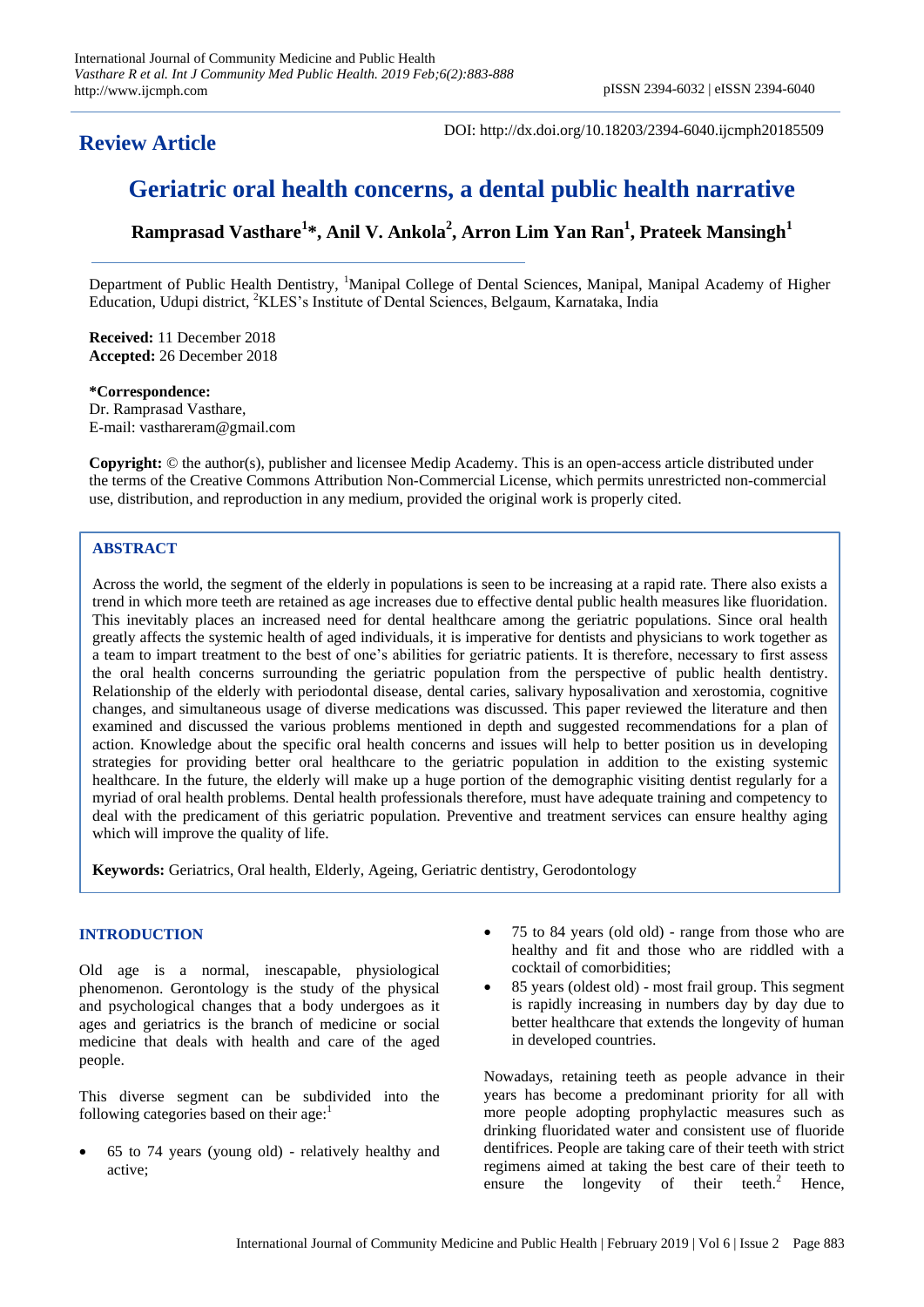edentulousness prevalence shows a reducing trend with more and more elderly requiring oral healthcare other than just prosthetics much like other age groups.

On top of that, the systemic health of aged individuals is greatly influenced by the person's oral health. For example, as age increases, a person becomes increasingly susceptible to periodontal disease. Epidemiological, medical and immunological data support the notion that periodontal disease is associated significantly with cerebrovascular and atherosclerotic diseases independent of other known confounders.<sup>3</sup> Contrary to popular belief, oral bacteria can give rise to systemic diseases as well.

Oral and systemic health are interlaced to such a great degree that it is imperative for dentists and physicians to work together as a team to provide the best possible treatment for geriatric patients. However, the wide gap between these professions has resulted in subpar treatment for the elderly population as the medical professionals and the nurses have limited knowledge of the correlation between the two. The solution is the formation of a focused program that trains both the medical as well as the dental professionals to practice geriatrics to the best of their abilities. Such an approach would result in geriatric patients experiencing the best possible care for their oral as well as systemic health which enhances their quality of life.<sup>4</sup>

Thus, it is imperative to assess the plethora of oral health concerns surrounding the geriatric population to form a better understanding of the problems. The objective of this article was to analyze the literature from the perspective of Public Health Dentistry and then examine and discuss the various problems in depth. Furthermore, suggested recommendations for a plan of action were also proposed. This will help to better position us in developing any strategy for providing better oral healthcare to the geriatric population in addition to the existing systemic healthcare.

# **ORAL HEALTH CONCERNS FACED BY THE ELDERLY**

# *Periodontitis in the elderly and its consequences*

One of the earliest experimental gingivitis studies showed that supragingival plaque developed faster in elderly patients than in the younger ones.<sup>5</sup> Such findings can be attributed to the differences in the periodontal status but at the same time can also be due to the fact that oral conditions in older patients favor the growth of aerobic microorganisms. The immune system isn't as active as it used to be when they were young, hence it is easier for the bacteria to accumulate and attack the oral cavity in old age. Therefore, even a lesser amount of bacteria can stage an attack on the dentition with greater ease than in comparison to younger individuals. Thus, we can observe an association between an increase in age and incidence of periodontitis.

While the severity of periodontitis increases with increasing age, this often leads to the loss of teeth in the elderly. Data from studies have shown that loss of teeth in extremely old subjects  $(\geq 80 \text{ years})$  has a significant bearing not only on the masticatory abilities but also one's general abilities and nutrition intake.<sup>6,7</sup>

Thence, this leads to the elderly being more self-aware of their teeth and any tooth loss negatively impacts their psyche as they are far more self-critiquing than their younger counterparts. It reflects as a decrease in their self-confidence and drastically reduces their quality of life which only results in a vicious cycle of them neglecting to take care of themselves which compromises their status even further.

Conditions such as poor socioeconomic status and adverse habits such as smoking or chewing tobacco only make it worse for the elderly to maintain their teeth as they promote periodontitis. As it is, smoking increases the risk for periodontitis even in young aged patients. But, in the elderly, smoking increases the chances of resulting in periodontitis by leaps and bounds.<sup>8</sup>

If we take a look at it from the point of view of dentistry, it is evident that we need to develop skills in assessing risk in elderly patients. Such an approach should be comprehensive and aimed at reducing the infectious burden and improve self-sustainability.<sup>9</sup>

# *Dental caries in the older adult*

Just like periodontitis, even dental caries has an increased incidence in the geriatric segment of the population in comparison to the younger population due to a decreased immunological response to external bacteria. According to a study on older patients, the annual incidence of coronal caries was 1.4 surfaces per 100 susceptible coronal surfaces while that for root caries was 2.6 surfaces per 100 susceptible root surfaces. It reveals to us that both forms of caries are active in the older population, leading to the conclusion that prevention and treatment of dental caries in the elderly is of paramount importance.<sup>10</sup>

Aged individuals, especially those living in nursing homes require extra assistance in order to maintain good oral hygiene. According to a study, impaired function and erratic professional dental care are main factors for increased rates of untreated tooth decay but no significant correlation exists between oral hygiene and the medical ailments or the plethora of medications taken. $11,12$ 

The significance of caries to health and economics does not have a parallel comparison. When the aged are made aware about the significance of maintaining a good oral hygiene along with educating them about the means to achieving it, even if they require assistance to do that, it will not only impress upon them the advantages of keeping healthy teeth, it will also result in a better state of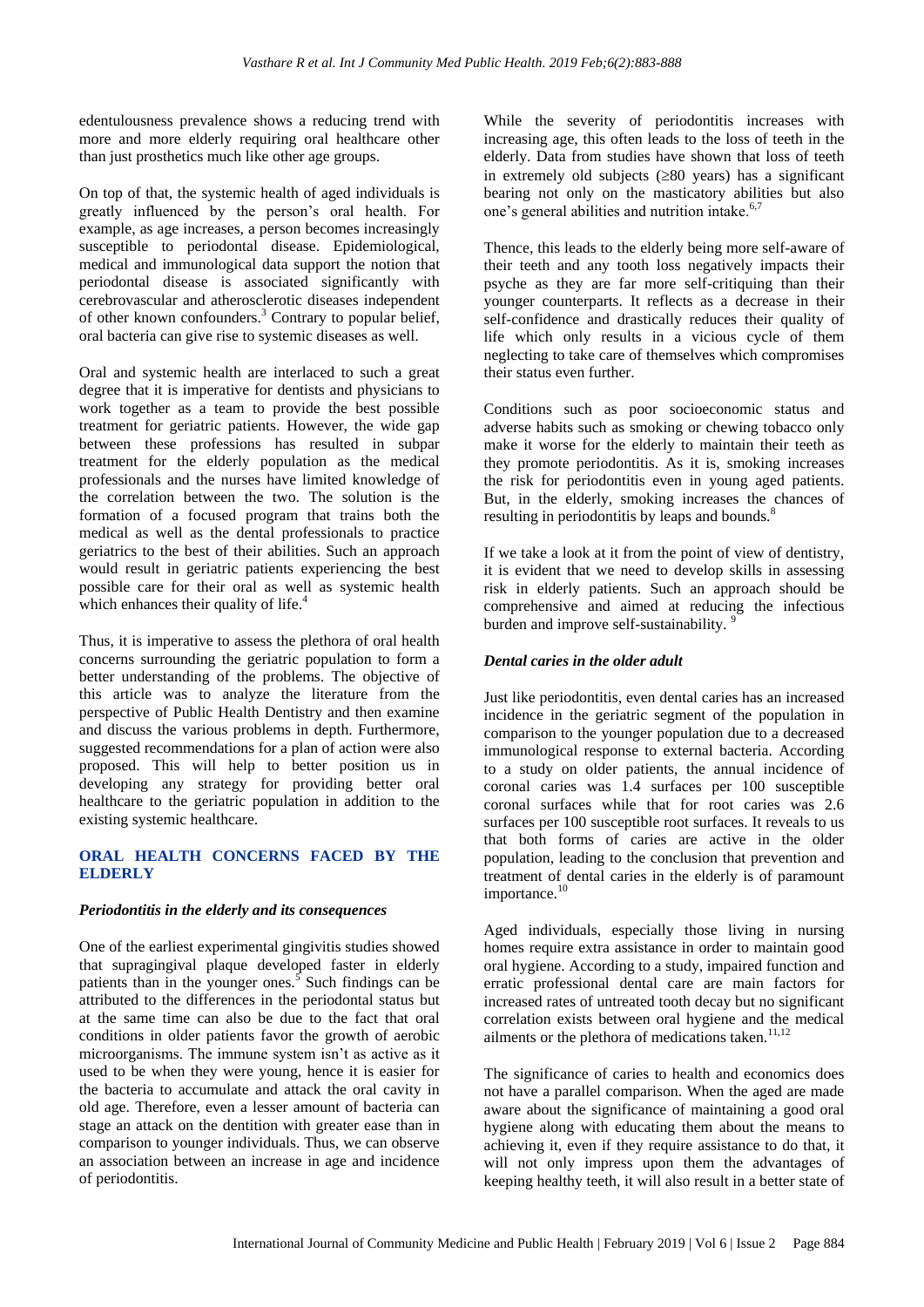systemic health.<sup>13</sup> This not only boosts their immunity but will also have a positive economic effect. Someone once very rightly said, "Dental treatment isn't expensive, ignorance of one's teeth is." They can be educated about the numerous uses of fluoride in dentistry which can be used to improve one's oral health and hygiene. $14,15$ 

For the foreseeable future, it is undeniable that we can conclude that dental caries will be a major pest for the geriatric community, as reported by the high incidence of dental caries among the elderly.<sup>14,16–19</sup> The way we deal with it needs a complete makeover in accordance with risk assessment protocols.<sup>14</sup> There have been reports that certain general health characteristics like serum albumin concentrations in elderly individuals and dental characteristics like the presence of prosthetic crowns in elderly could have a relationship with the risk of root caries.<sup>20,21</sup> Although still primitive currently, these characteristics may in the future be used to evaluate the risk of carious lesions in the elderly and help classify high-risk individuals that need additional attention.

Other than that, molecular biology and genetics could also be the way forward. For example, in S.mutans the fab M gene has been discovered. It changes its membrane composition allowing itself to be impervious to the very acids it releases.<sup>22</sup> In the near future, we might be able to exploit this to inactivate the bacteria itself.

#### *Salivary hypofunction and xerostomia*

Certain medications, radiation, and chronic conditions make the geriatric patients more prone to decrease in salivary function. These people are often affected by diverse physical and oral health diseases and frequently do not possess the ability to access dental care. With increasing age, the reserve capacity for production of saliva by the salivary glands is diminished, leading to salivary hypofunction.<sup>23</sup> With a decrease in salivary function, there is an increased chance of developing caries and candidiasis along with denture discomfort.<sup>2</sup> Medications like antidepressants, anticholinergics, antipsychotics, antihypertensives, diuretics, sedative, and anxiolytics, etc. are responsible for xerostomia in geriatric patients.<sup>24</sup>

Due to the usage of a cocktail of medications, an elderly individual often ends up suffering from salivary hypofunction and xerostomia. Therefore, incorporating the measurement of the unstimulated rate of salivary flow in a routine dental checkup would help in the diagnosis of xerostomia and thus help us to intervene in a timely fashion to keep it in check before it affects the patient's quality of life.

#### *Cognitive change in the elder individuals*

Progressive loss of function coupled with a decline in cognitive ability is generally indicative of increasing age.<sup>26</sup> Recognizing cognitive abilities can pose a problem when we work with people who have had a lot of experience in their lifetime and used to be able to take their own decisions.<sup>27</sup> Competency is a major concern when we have to provide healthcare to such individuals.

Treatment plans need to be broken down and explained to such patients in a very easy to understand language for comprehension. Such patients also tend to forget what was told and explained to them so it is imperative that everything is well documented by the dentist so that later on, even if they forget, everything is in order to remind them of it. The severely affected individuals, who do not possess the capabilities to comprehend things for themselves, are an enigma to work with. In such cases, consent can be a difficult issue. Even though they are mentally impaired, it does not mean that their teeth are any less important.<sup>28</sup>

# *The elderly patients and their medications*

As a consequence of their increasing age, the older people have to take a number of medicines as they have to cope with various comorbidities. They are at a higher risk for medication-related conditions like adverse drug interactions due to too many medicines.<sup>29</sup> This is called polypharmacy.<sup>3</sup>

Those that are the most susceptible to poor health outcomes are the institutionalized ones, the ones with complicated medical conditions, and those who do not follow their medication regimens. Dental personnel should be competent enough to identify older patients who are vulnerable to adverse interactions due to their medications. The most frequently prescribed medications in the elderly are Antibiotics, Antihypertensive drugs, NSAIDs and drugs for various systems like Gastrointestinal, Psychotropic, and Endocrine.

To battle the wide range of diseases, the practice of polypharmacy is increasingly being practiced.<sup>29</sup> Unfortunately, it comes at the cost of increased risks for increased healthcare expenditure, ADEs, adverse drug reactions, non-adherence to medication and geriatric syndromes.<sup>31</sup> The care of many older adults is a monumental task. Successful intercommunication between the dentist, patient, and other physicians is essential to maximize positive medical outcomes and avoid the negative ones.<sup>32</sup>

#### **CARING FOR THE ELDERLY - SPECIFIC ORAL CONCERNS AND ISSUES**

Following are the factors that need to be kept in mind while caring for the aged:

# *Caries*

Decay due to caries is a prime etiological factor for loss of teeth in old age. The risk for caries is increased with age, especially as the medications disturb the salivary flow and there is increased consumption of sugar. $33$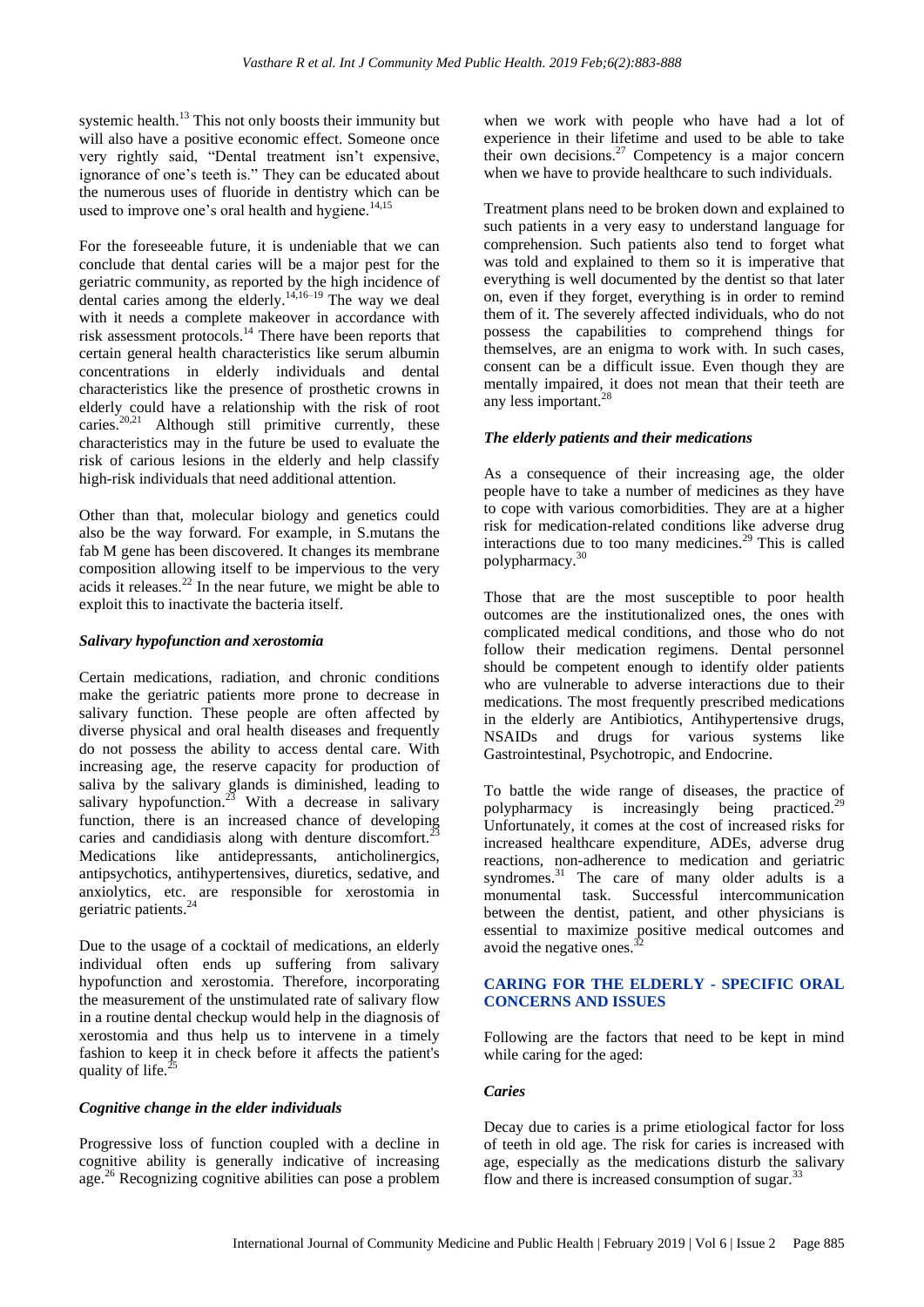## *Oral hygiene*

It is not always possible to mechanically clean one's denture which is why the importance of chemical methods for cleaning the prosthesis must be explained to the denture wearer to ensure optimal care of the denture and their oral hygiene.<sup>34</sup>

#### *Inclination towards treatment*

After a lifetime of experience with dental diseases, the elderly only choose to be treated for conditions that they believe are extremely serious and desire for them to be treated to the best ability of the dentist.<sup>35</sup> We need to make them realize that any dental disease, no matter how small or inconsequential should be treated at the earliest because it could turn into something major due to their compromised immune response.

#### **SUMMARY OF GERIATRIC DENTAL PUBLIC HEALTH**

As we approached the later decades of the  $20<sup>th</sup>$  century, the constitution of the world populace changed drastically as an increased number of people started reaching even older ages.

This change had a major impact on general and oral healthcare services.<sup>28</sup> Masses of geriatric individuals especially in pastoral or rustic areas suffer from oral conditions that require greater attention by the dentist as most epidemiological studies across the globe have shown poor oral health, high risk of destructive periodontal disease and poor access to dental healthcare among them.<sup>36,37</sup>

The greatest challenge in the care for geriatric is to focus on the most old and the most frail, which is made more complicated by the presence of multiple medical, dental and psychological conditions. With the change in the current scenario, oral health professionals need to evolve and have a thorough insight into the systemic and oral health status of geriatric patients, their changing physiology and how to address these issues optimally.

In the future, the geriatric people are going to have more teeth, will be visiting the dentist more regularly, be better educated, will be better off financially and have a drastically divergent outlook on healthcare needs as compared to the geriatric population today.<sup>28</sup>

#### *The Indian scenario*

In India, among the older generation, 40% lives below the poverty line while 73% are illiterate. 90% of them lack social security.<sup>38</sup>

In general, there is very little orientation and training of the freshly graduated dental students with respect to the highly specific requirements of the elderly population during or after their course.<sup>39</sup> This needs to be rectified.

## *The following recommendations if implemented will be helpful and supportive.<sup>40</sup>*

- Establishing continuing Dental Education programs on the care of the oral hygiene of the geriatric individuals.
- Including a component of geriatric care in the curricula of the undergraduate and the post graduate courses.
- Setting up of diplomas and certificate courses in the field of geriatric dentistry;
- Promoting research on the diverse facets of ageing and oral health problems related to it.

# **CONCLUSION**

All across the world, the segment of the elderly in populations is seen to be increasing at a rate so fast that it has not been seen before. Supporting these people presents a myriad of challenges to the family's breadwinners, the society, the governments, and health care professionals.

Despite the fact that many of the oral diseases experienced by the elderly are either preventable or treatable, many of these persons do not avail themselves of the needed treatment. To make sure that the care of the aged is not ignored, the healthcare providers need to be educated by the establishment and refinement of the means to promote healthy ageing to maintain the good quality of life. The dental profession must endeavor to increase the usage of preventive dental services by the elderly. It must increase the preventive dental awareness of elders and must make both preventive and treatment services more accessible to the elderly populations.

#### **ACKNOWLEDGEMENTS**

We thank the following personnel for their immense help throughout the study.

- Library and Staff, Jnana Soudha, KLES's Institute of Dental Sciences, KLE University, Belgaum, Karnataka, India
- Library and Staff, Health Sciences Library, Manipal Academy of Higher Education, Manipal, Udupi, Karnataka, India.

*Funding: No funding sources Conflict of interest: None declared Ethical approval: Not required*

#### **REFERENCES**

- 1. Transgenerational.org. Demographics of Aging. Available from: http://transgenerational.org/aging/ demographics.htm. Accessed on 8 December 2018.
- 2. Berkey D, Meckstroth R, Berg R. An ageing world: Facing the challenges for dentistry. Int Dent J. 2001;51(3):177–264.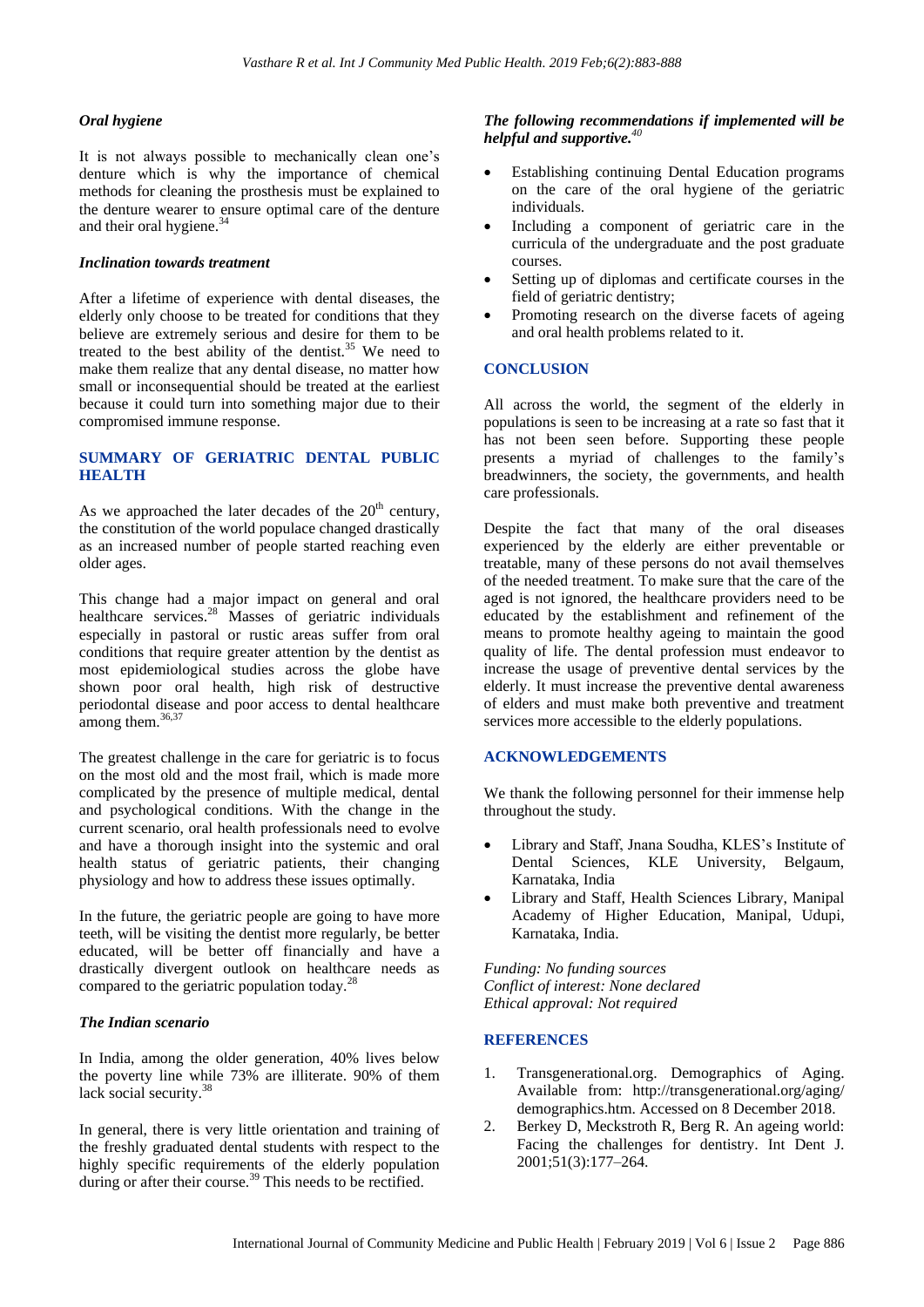- 3. Lockhart PB, Bolger AF, Papapanou PN, Osinbowale O, Trevisan M, Levison ME, et al. Periodontal disease and atherosclerotic vascular disease: Does the evidence support an independent association?: A scientific statement from the American heart association. Circulation. 2012;125(20):2520–44.
- 4. Papas AS, Niessen LC, Chuancey HH. Geriatric dentistry: aging and oral health. 1st ed. St. Louis, MO: Mosby-Year Book; 1991.
- 5. Holm-Pedersen P, Agerbaek N, Theilade E. Experimental gingivitis in young and elderly individuals. J Clin Periodontol. 1975;2(1):14–24.
- 6. Sheiham A, Steele J. Does the condition of the mouth and teeth affect the ability to eat certain foods, nutrient and dietary intake and nutritional status amongst older people? Public Health Nutr. 2001;4(03):797.
- 7. Nordenram G, Böhlin E. Dental Status in the Elderly: A Review of the Swedish Literature. Gerodontology. 1985;4(1):3–24.
- 8. Agnihotri R, Gaur S. Implications of tobacco smoking on the oral health of older adults. Geriatr Gerontol Int. 2014;14(3):526–40.
- 9. Kiyak HA, Persson RE, Persson GR. Influences on the perceptions of and responses to periodontal disease among older adults. Periodontol. 1998;16(1):34–43.
- 10. Hand JS, Hunt RJ, Beck JD. Incidence of Coronal and Root Caries in an Older Adult Population. J Public Health Dent. 1988;48(1):14–9.
- 11. Silva M, Hopcraft M, Morgan M. Dental caries in Victorian nursing homes. Aust Dent J. 2014;59(3):321–8.
- 12. Chalmers J, Carter K, Spencer A. Caries incidence and increments in community-living older adults with and without dementia. Gerodontology. 2002;19(2):80–94.
- 13. Thomson WM. Dental caries experience in older people over time: What can the large cohort studies tell us? Br Dent J. 2004;196(2):89–92.
- 14. Luan W, Baelum V, Fejerskov O, Chen X. Ten-Year Incidence of Dental Caries in. Caries Res. 2000: 205–13.
- 15. Drake C, Beck J, Lawrence H, Koch G. Three-year coronal caries incidence and risk factors in North Carolina elderly. Caries Res. 1997;31(1):1–7.
- 16. Fure S. Ten-Year Incidence of Tooth Loss and Dental Caries in Elderly Swedish Individuals. Caries Res. 2003;37(6):462–9.
- 17. Lawrence H, Hunt R, Beck J, Davies G. Five-year incidence rates and intraoral distribution of root caries among community-dwelling older adults. Caries Res. 1996;30(3):169–79.
- 18. Gilbert G, Duncan R, Dolan T, Foerster U. Twentyfour month incidence of root caries among a diverse group of adults. Caries Res. 2001;35(5):366–75.
- 19. Shah N, Sundaram KR. Impact of sociodemographic variables, oral hygiene practices, oral habits and diet on dental caries experience of Indian

elderly: a community-based study. Gerodontology. 2004;21(1):43–50.

- 20. Yoshihara A, Hanada N, Miyazaki H. Association between Serum Albumin and Root Caries in Community-dwelling Older Adults. 2003;82(3):218–22.
- 21. Morse D, Holm-Pedersen P, Holm-Pedersen J, Katz R, Viitanen M, von Strauss E, et al. Prosthetic crowns and other clinical risk indicators of caries among old-old Swedish adults: findings from the KEOHS Project. Kungsholmen Elders Oral Health Study. Gerodontology. 2002;19(2):73–9.
- 22. Fozo EM, Quivey RG. The fabM Gene Product of Streptococcus Mutans Is Responsible for the Synthesis of Monounsaturated Fatty Acids and Is Necessary for Survival at Low pH. J Bacteriol. 2004;186(13):4152–8.
- 23. Turner MD, Ship JA. Dry Mouth and Its Effects on the Oral Health of Elderly People. J Am Dent Assoc. 2007;138(September):S15–20.
- 24. Shetty S, Bhowmick S, Castelino R, Babu S. Drug induced xerostomia in elderly individuals: An institutional study. Contemp Clin Dent. 2012;3(2):173.
- 25. Wiener RC, Wu B, Crout R, Wiener M. Hyposalivation and xerostomia in dentate older adults. J AM Dent Assoc. 2011;141(3):279–84.
- 26. Yellowitz JA. Cognitive function, aging, and ethical decisions: Recognizing change. Dent Clin North Am. 2005;49(2):389–410.
- 27. Berkey DB, Berg RG, Ettinger RL, Mersel A, Mann J. The old-old dental patient. The challenge of clinical decision-making. J Am Dent Assoc. 1996;127(3):321–32.
- 28. Meskin L, Berg R. Impact of older adults on private dental practices, 1988-1998. J Am Dent Assoc. 2000;131(8):1188–95.
- 29. Nobili A, Garattini S, Mannucci PM. Multiple Diseases and Polypharmacy in the Elderly: Challenges for the Internist of the Third Millennium. J Comorbidity. 2011;1(1):28–44.
- 30. Masnoon N, Shakib S, Kalisch-Ellett L, Caughey GE. What is polypharmacy? A systematic review of definitions. BMC Geriatr. 2017;17(1):1–10.
- 31. Maher RL, Hanlon JT, Hajjar ER. Clinical Consequences of Polypharmacy in Elderly. Expert Opin Drug Saf. 2014;13(1).
- 32. Berkey D, Berg R. Geriatric oral health issues in the United States. Int Dent J. 2001;51(3):254–64.
- 33. Gati D, Vieira AR. Elderly at Greater Risk for Root Caries : A Look at the Multifactorial Risks with Emphasis on Genetics Susceptibility. Int J Dent. 2011;2011.
- 34. Neppelenbroek KH, Readers D. The importance of daily removal of the denture biofilm for oral and Systemic Diseases Prevention. J Appl Oral Sci. 2015;23(6):547–8.
- 35. Ettinger RL. Treatment planning concepts for the ageing patient. Aust Dent J. 2015;60(S1):71–85.